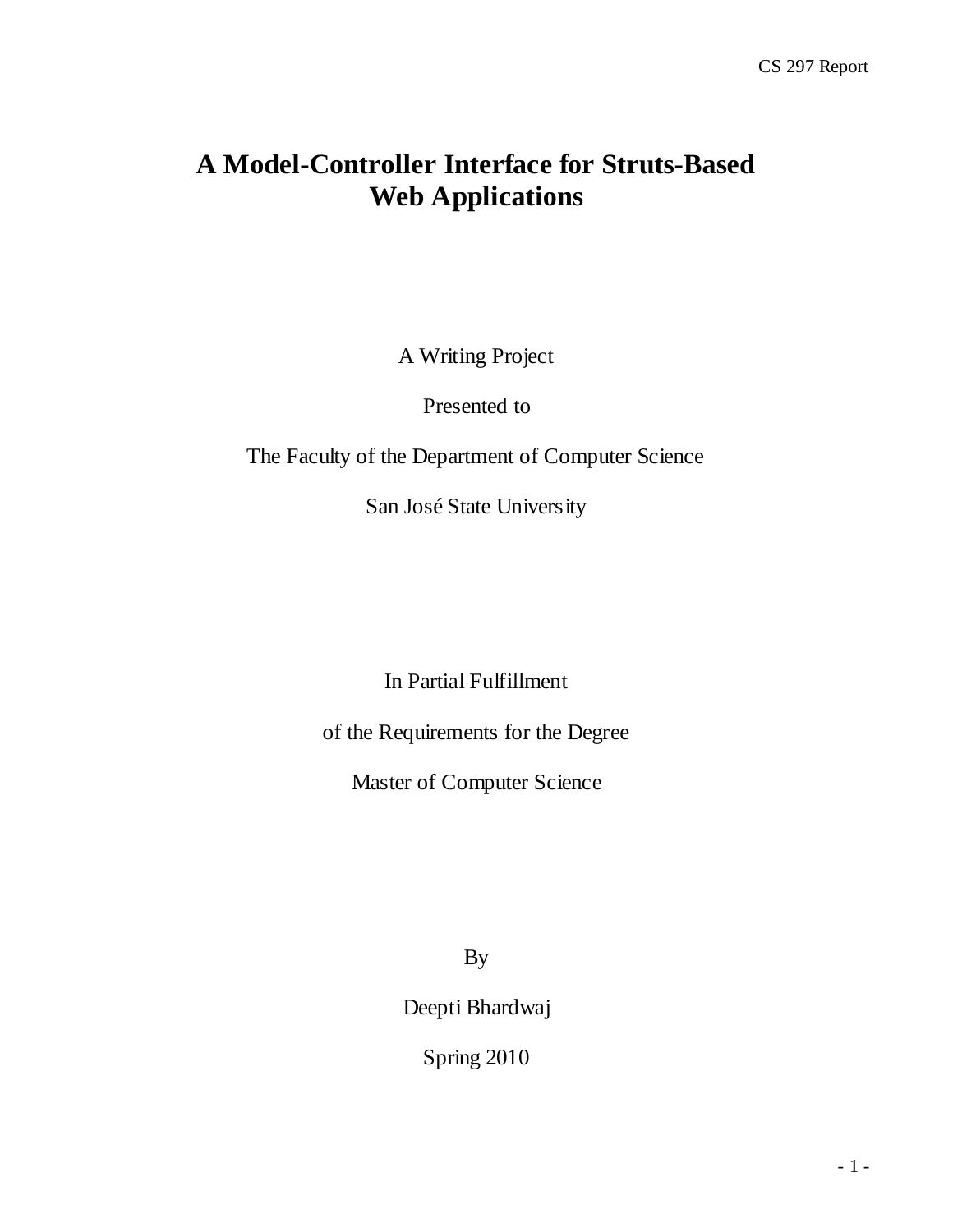## ©2010

## Deepti Bhardwaj

## ALL RIGHTS RESERVED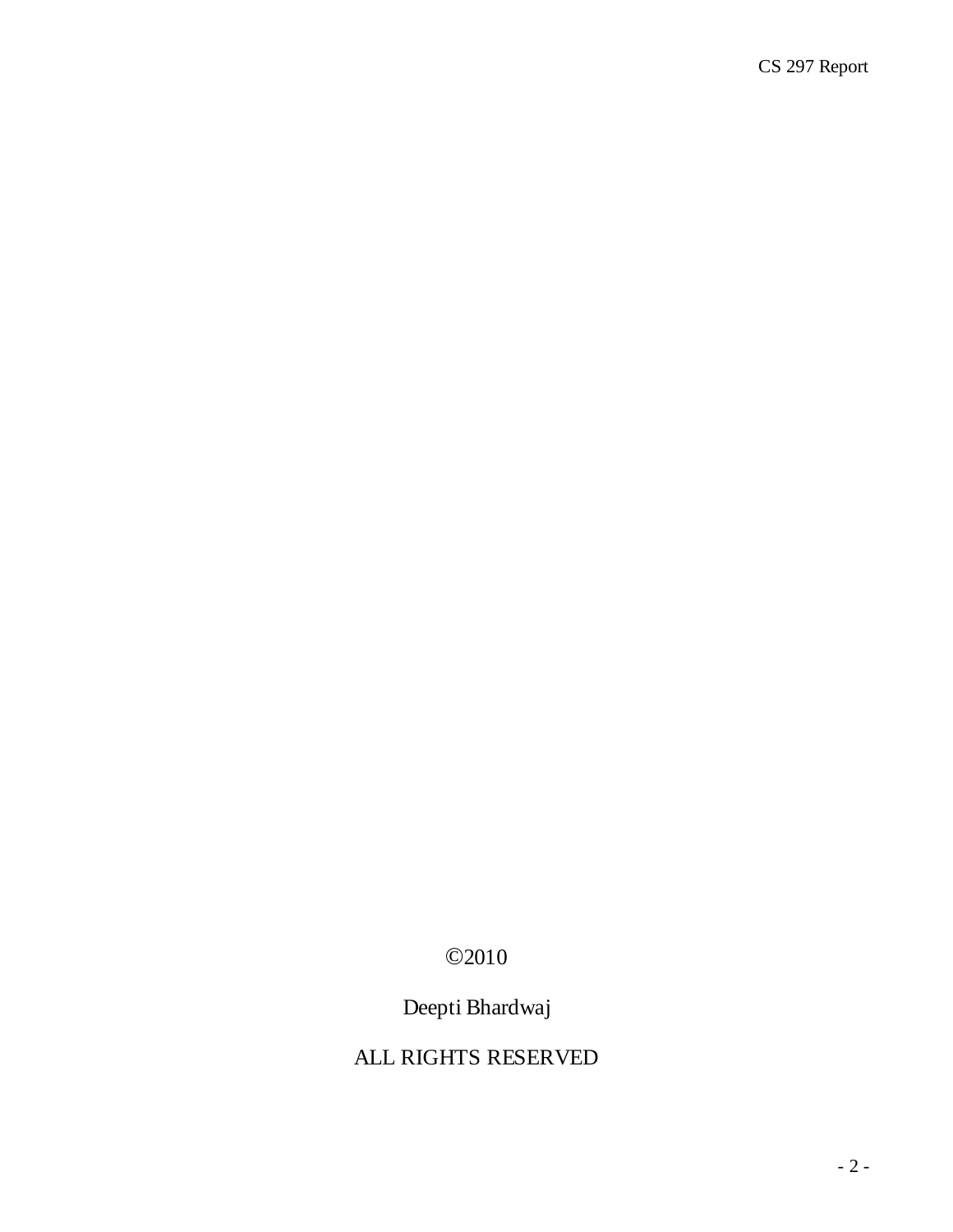## **ABSTRACT**

# A Model-Controller Interface for Struts-Based Web Applications by Deepti Bhardwaj

There are a number of Integrated Development Environments (IDE) available which provide environments to develop Struts applications for example JDeveloper and Eclipse. However, these IDEs are desktop-based applications. Moreover, programmers have to ensure that their favorite IDEs are installed and properly configured on their computers before they are able to start working, which takes a substantial amount of time. Even running a properly configured IDE takes a long time to load.

In the proposed project, I will develop a web-based application which will act as an IDE for interfacing and integrating the model and controller of MVC architecture based applications. The proposed IDE will maximize the programmer productivity and will be available across the network. A web-based IDE will eliminate the inconvenience of installing or configuring the desktop-based IDEs. The most exciting advantage of a web-based IDE is that, with the new generation of smart phones and PDAs that support AJAX and Java, programming jobs can be done from any remote location and at any time. Developers will be able to map user requests to an appropriate action which implements the model in the controller by few clicks and drag-drop functionality in web-based IDE.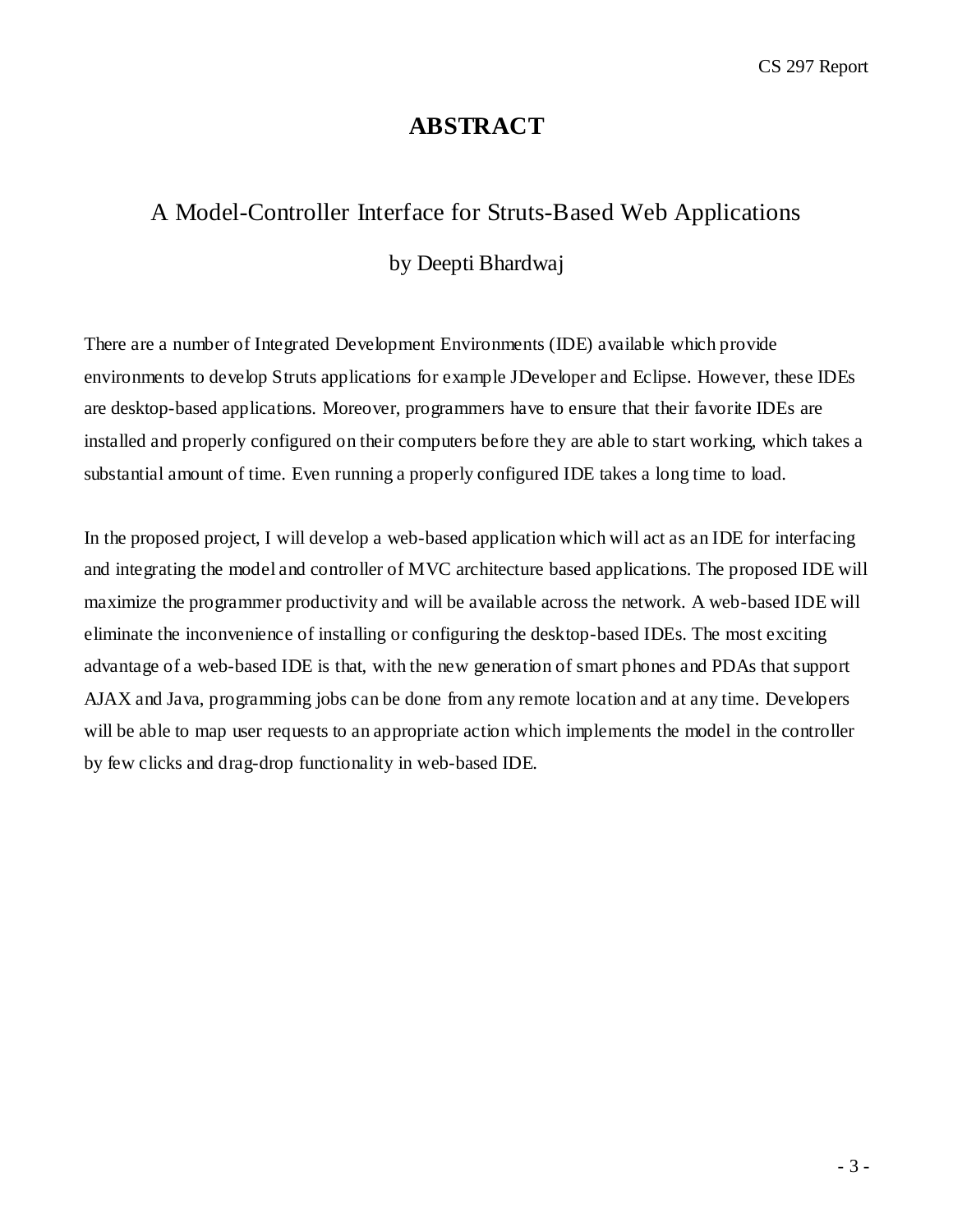## **Table of Contents**

| 1. |  |                                                                                   |  |
|----|--|-----------------------------------------------------------------------------------|--|
|    |  |                                                                                   |  |
|    |  |                                                                                   |  |
| 2. |  |                                                                                   |  |
|    |  |                                                                                   |  |
|    |  |                                                                                   |  |
|    |  |                                                                                   |  |
|    |  |                                                                                   |  |
|    |  | 2.2. Deliverable 2: Study design architecture of the web-based IDE "Aurorasdk" 8  |  |
|    |  |                                                                                   |  |
|    |  |                                                                                   |  |
|    |  |                                                                                   |  |
|    |  |                                                                                   |  |
|    |  |                                                                                   |  |
|    |  |                                                                                   |  |
|    |  | 2.4. Deliverable 4: Application to interface Model and Controller components.  13 |  |
|    |  |                                                                                   |  |
|    |  |                                                                                   |  |
|    |  |                                                                                   |  |
| 3. |  |                                                                                   |  |
| 4. |  |                                                                                   |  |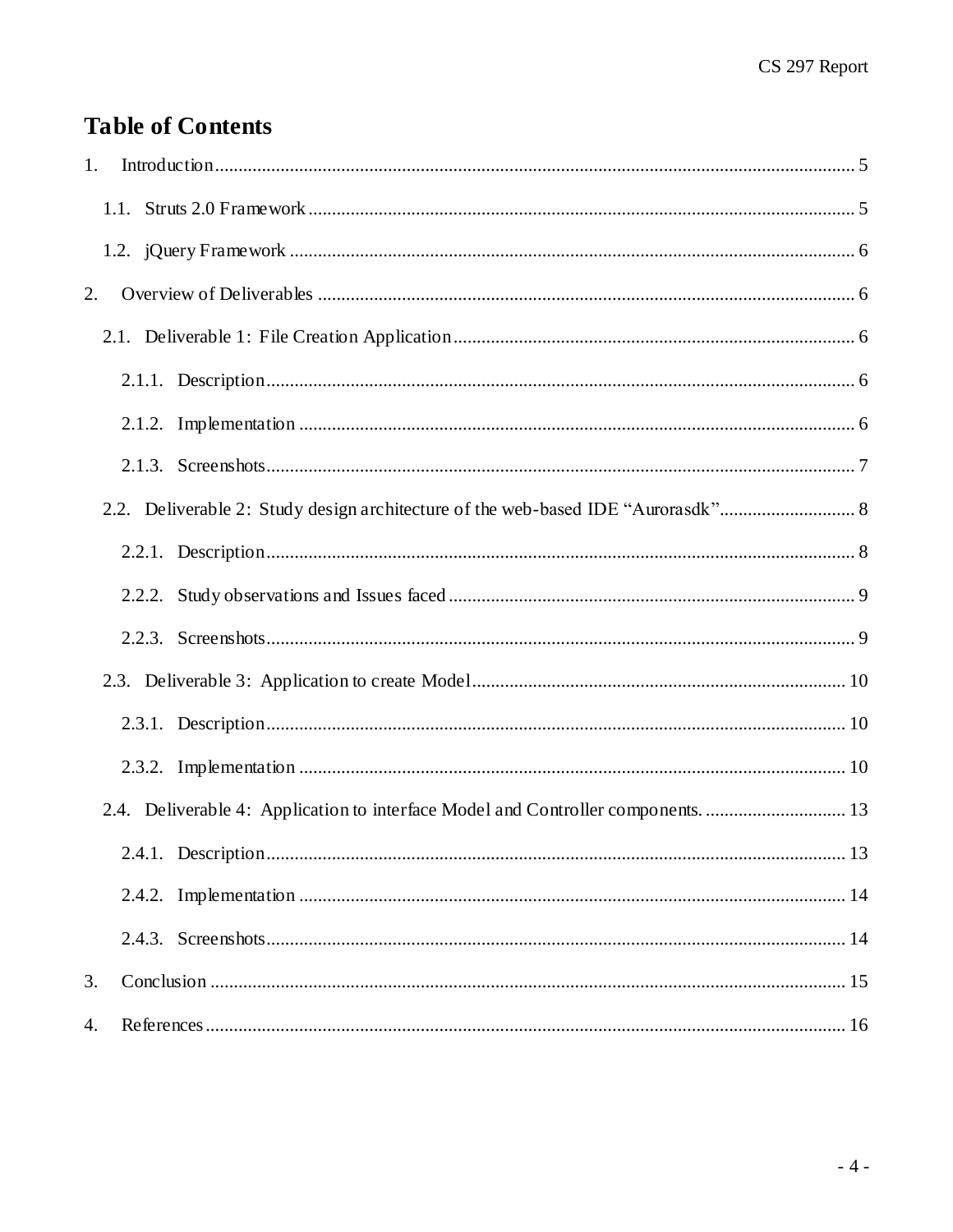CS 297 Report

## <span id="page-4-0"></span>**1. Introduction**

The goal of this project is to develop a web-based Integrated Development Environment (IDE) for MVC architecture based applications. The client only needs a web browser and an internet connection. By connecting to the server, an IDE is downloaded by the browser. The client is able to access previous code stored in the database or create new projects. The proposed web-based IDE is a Struts application. It provides an easy and convenient way to create model component for a web application. This IDE also helps the user to interface and integrate the model and controller components of a web application.

Using this application, user does not need to have a good knowledge of SQL queries for the creation of relational databases. The user should be able to create database table with drag and drop mechanism. The IDE runs the queries in background to create the exact structure on the database server. The proposed IDE also provides a functionality to drag a model object and drop onto one of the controller methods for interfacing. This will save the time of the user to write the code for connecting the controller and model components.

This report provides detailed information about the work done in CS297, Preparation for Writing Project or Thesis course. As this project is build using Struts2.0 and jQuery (JavaScript framework), this report gives a short introduction of Struts2.0 and jQuery frameworks. It also explains all the deliverables that were prepared for the different experiments and studies. These deliverables helped to understand the features or functionalities provided by the frameworks which can be used for various component developments in the project.

### <span id="page-4-1"></span>**1.1. Struts 2.0 Framework**

Struts provides a framework for servlet and JSP applications that uses Model-View-Controller (MVC) architecture where Model is business logic or business processes such as Java Beans, View is dialogs such as Java Server Pages and Controller is central control unit such as Java Servlets [5].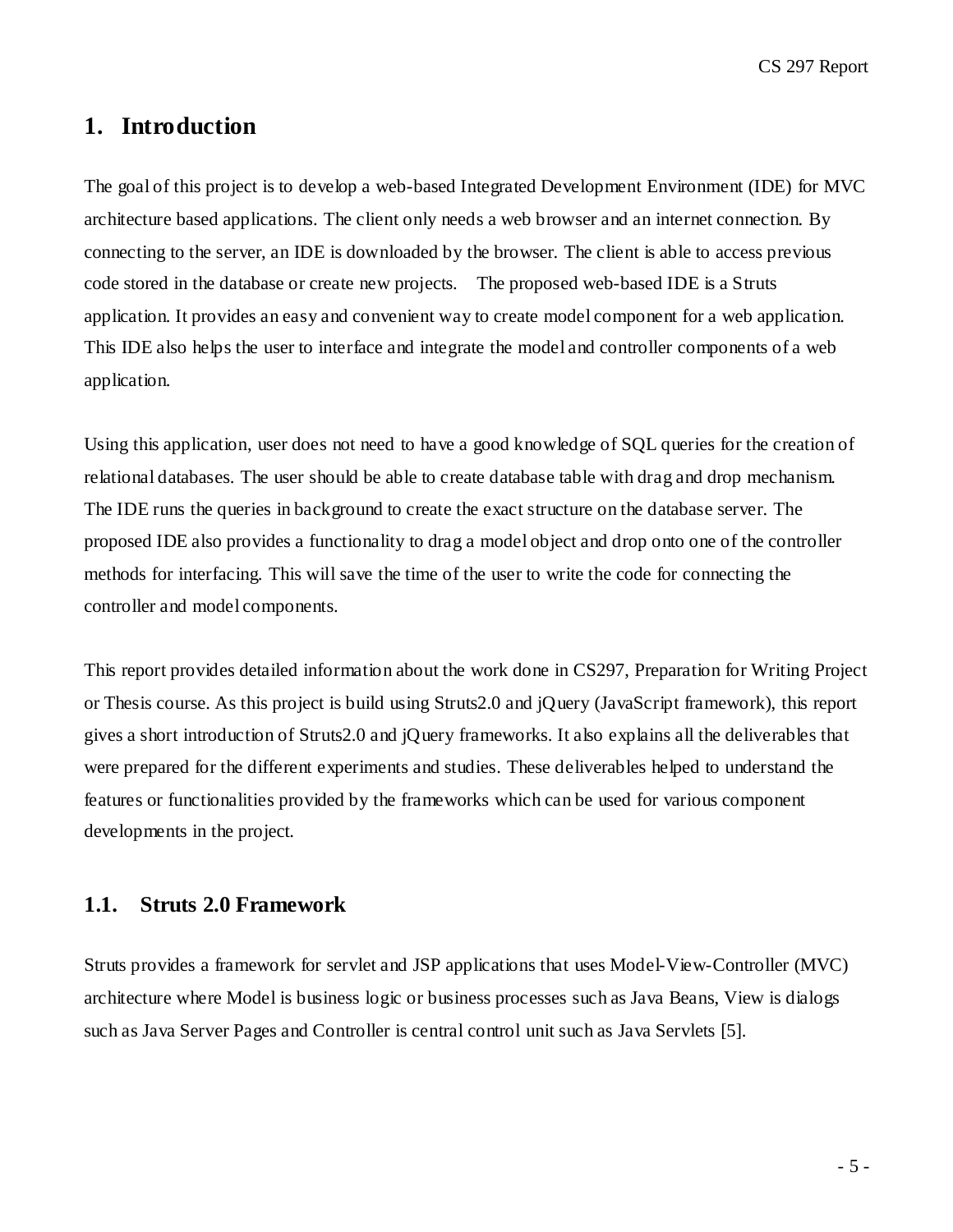### <span id="page-5-0"></span>**1.2. jQuery Framework**

jQuery provides capabilities to create [plugins](http://en.wikipedia.org/wiki/Plugin) on top of the JavaScript library. jQuery is a fast and concise JavaScript Library that simplifies HTML document traversing, event handling, animating, and Ajax interactions for rapid web development. This contributes to the creation of powerful and dynamic web pages [6].

## <span id="page-5-1"></span>**2. Overview of Deliverables**

### <span id="page-5-2"></span>**2.1. Deliverable 1: File Creation Application**

#### <span id="page-5-3"></span>**2.1.1. Description**

In this deliverable, I developed an application for creating files on the server and storing an entry into the database table. The application was developed using Struts2.0 framework which follows MVC architecture. MySQL database is used on the backend to store the file details. The goal of this deliverable was to implement a simple Struts-based application and to understand Struts framework.

It provides an interface that takes file name and file type as inputs for creating files. On submit, the application validates the inputs and in case of failure, displays the error on the same page. In case of valid inputs, it creates a blank file with the name and type provided by the user on the server. The application also inserts the information of the file created into the database table for future reference.

#### <span id="page-5-4"></span>**2.1.2. Implementation**

In the View component of the application, Struts 2.0 tags are used to create the form elements [7]. On submit an Ajax call is made for an action class which interacts with the model component to create the file. The action class returns ERROR in case of validation error otherwise SUCCESS. The following are the main modules of framework:

View (*CreateFile.jsp*): Displays the form to the user. Action Class (*createFile.java*): Initialize the Model object and returns SUCCESS or ERROR. Model (*createFileModel.java*): Contains method to create and save the file on server.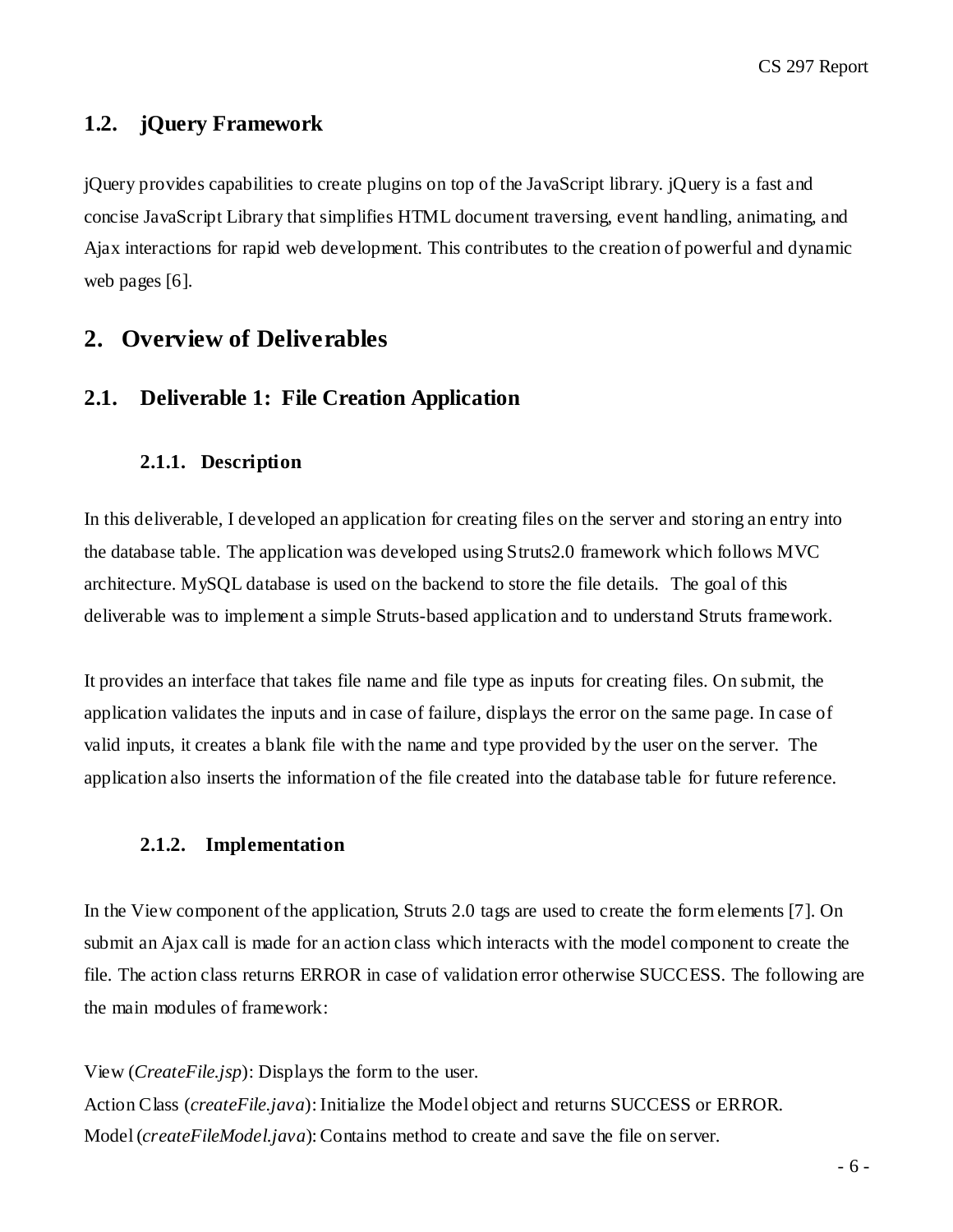Struts configuration (*Struts.xml*): Contains all the action class mappings.

The application is deployed on Apache Tomcat application server. A database table *FILES* with fields id and filename is created on MySQL database server. The *struts2-core-2.0.6.jar* file is included inside the Lib directory of the application for Struts2.0 libraries. A model java class will connect to the MySQL database running on local system using *mysql-connector-java-5.1.10-bin.jar* connector file.

On request, the server lookups the *createForm* action mapping in *struts.xml* and invokes *CreateFile.jsp* servlet. The input form page is displayed on the client browser. On submit, an Ajax call is sent and based on the mapping in *struts.xml*, *execute()* method of the action class *createFile.java* is called. Based on what the execute method returns, framework determines which page needs to be called from the mapping in *struts.xml*. In case of empty string for file name, "*Invalid file name*" error message is displayed on the screen. For not selecting file type from the drop down "*Invalid file type*" error message is shown to the user. When both the inputs file name and file type are valid inputs, a file is created on server and a success message for example "*File Created Test.jsp*" is displayed.

To develop the application one of the challenge was to understand Struts2.0 framework and how to make Ajax call using Struts library. Struts tag for submit button with *Ajax* theme is used to make an asynchronous call to the server.

<span id="page-6-0"></span>

|            | <b>Create File</b> |  |
|------------|--------------------|--|
| File Name: |                    |  |

File Type:  $-$  Please Select -  $\rightarrow$ 

#### **2.1.3. Screenshots**



Submit

| <b>Create File</b><br>• Invalid file name |                                               |  |
|-------------------------------------------|-----------------------------------------------|--|
| File Name:                                | File Type: $ -$ Please Select - $\rightarrow$ |  |
|                                           | Submit                                        |  |

**Fig 1**. Input form for user's input. **Fig 2**. On submit without file name input, an error message is displayed on the same page.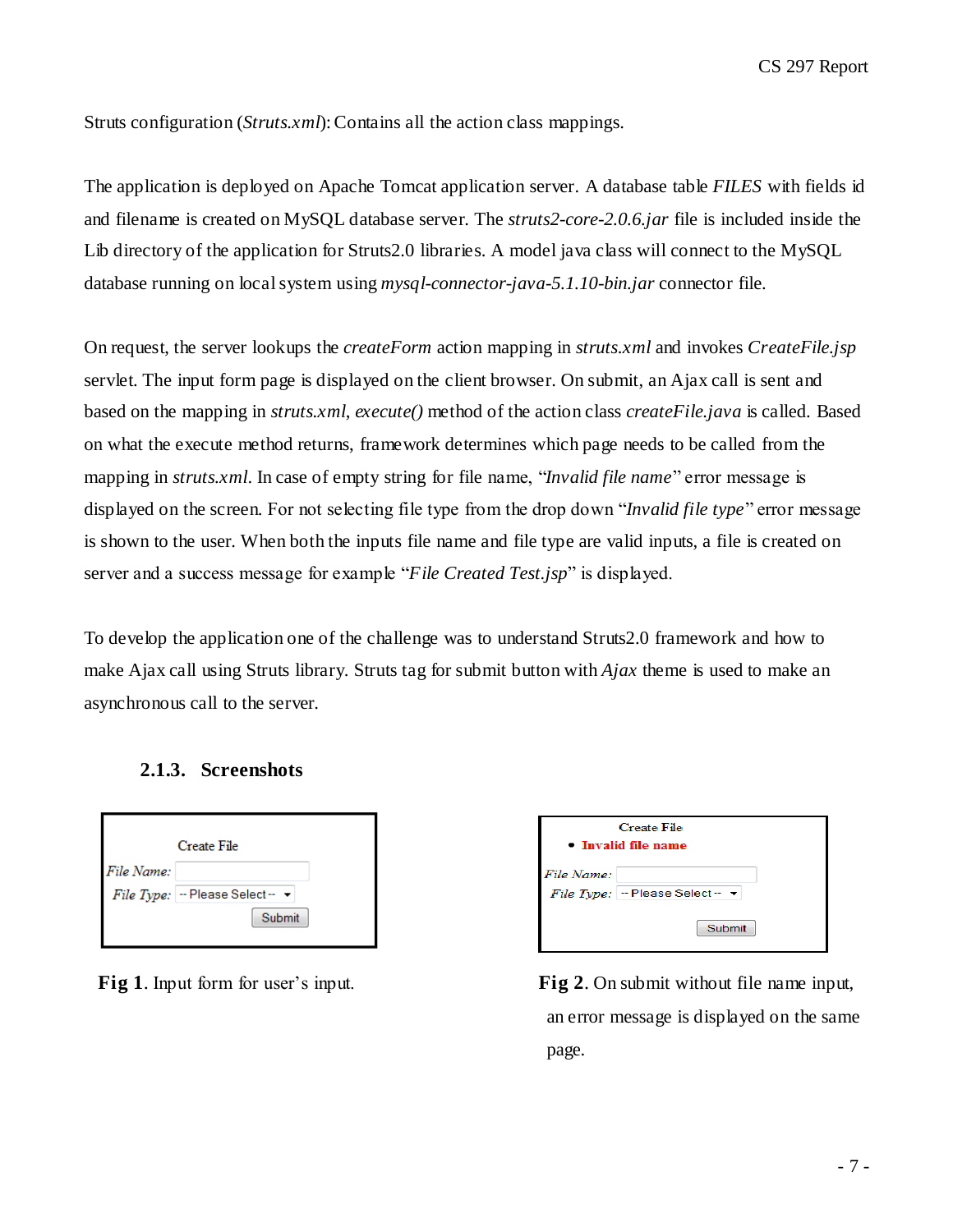| Create File<br>• Invalid file type |                                               |  |
|------------------------------------|-----------------------------------------------|--|
| File Name: TestFile                |                                               |  |
|                                    | File Type: $ -$ Please Select - $\rightarrow$ |  |
|                                    | Submit                                        |  |

**Fig 3**. On submit without selecting file's type, **Fig 4.** For valid inputs, success message is an error message is displayed on the same page. displayed and file is created on the server.

|                     | Create File |        |  |
|---------------------|-------------|--------|--|
| File Name: TestFile |             |        |  |
| File Type: JSP      |             |        |  |
|                     |             | Submit |  |
|                     |             |        |  |

## <span id="page-7-0"></span>**2.2. Deliverable 2: Study design architecture of the web-based IDE "Aurorasdk"**

### **2.2.1. Description**

<span id="page-7-1"></span>In this deliverable, I studied architecture of the web-based IDE "Aurarasdk" [3]. Aurarasdk is an IDE for developing Java based applications. The web application is mainly implemented using Google Web Toolkit (GWT), Servlet and MySQL. This project was done under the guidance of Professor Gail C. Murphy at University of British Columbia. Aurarasdk supports full syntax highlighting and compilation of Java source codes with different plug-in compilers. Two compilers are implemented in Aurora SDK: Eclipse and JDK. It also supports auto completion and provides an environment to run the compiled code.

The Aurorasdk IDE refers to the architecture of Eclipse IDE. The architecture used for the IDE has four layers which makes the design flexible. In Application layer, GWT widgets are built to develop UI. In Service layer, GWT Remote Service is used to communicate between different layers. Two compilers, Eclipses and JDK, are implemented in Compiler layer. Aurorasdk uses MySQL database as data store which is in Persistence layer.

In future releases, the team has planned to enhance the IDE with new features like allow multiple users to work on a single project; to provide a functionality to debug the code; and plug-in more compilers other then Eclipse and JDK. Currently, the compilation feature of Aurorasdk breaks and generates incorrect compiled code when two users compile the files at the same time. The Aurorasdk team is working on fixing this issue.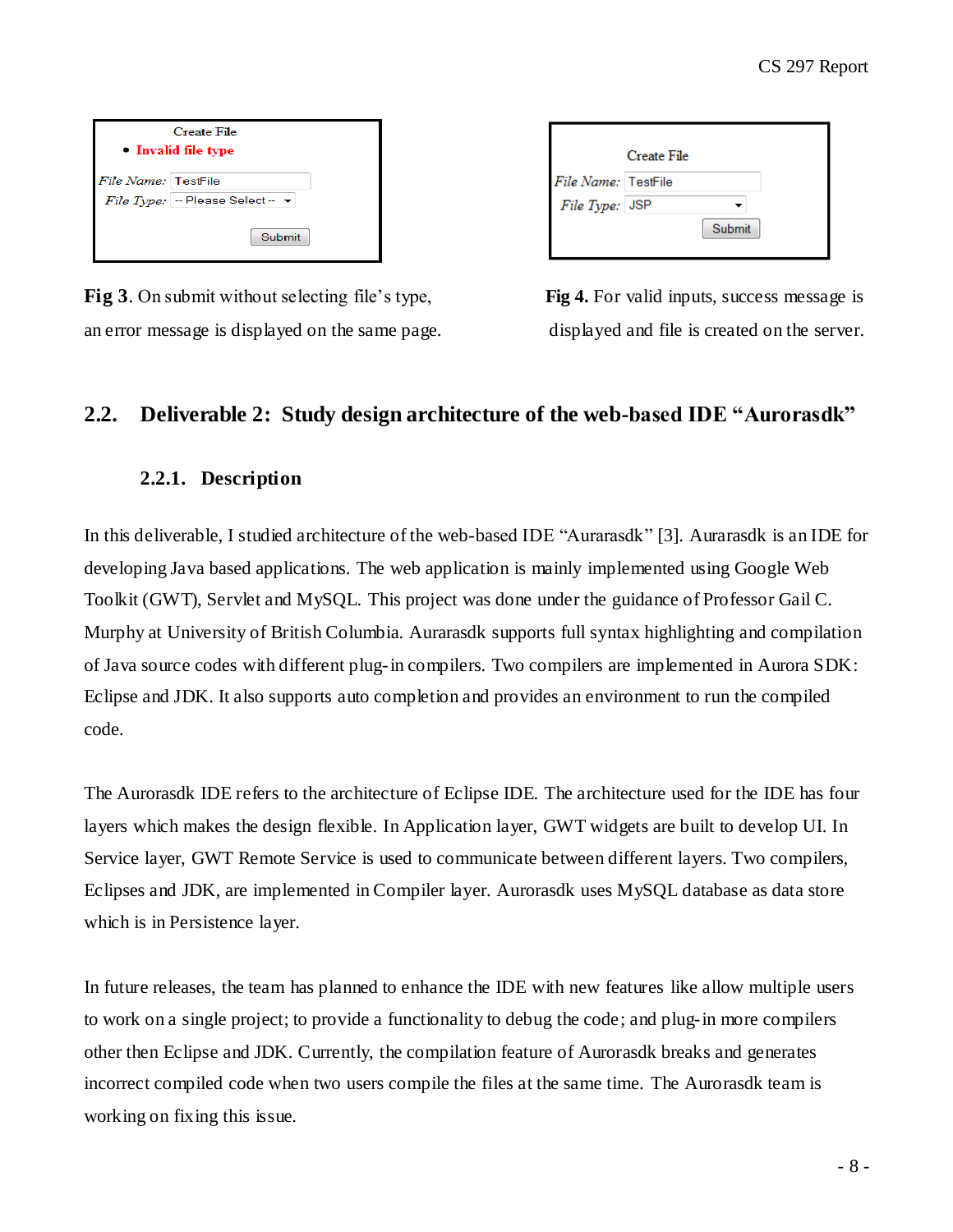#### **2.2.2. Study observations and Issues faced**

<span id="page-8-0"></span>In order to experience working of Aurarasdk IDE, I downloaded the war file from the Aurorasdk official web page [3]. Than deployed the .war file of the application on Apache Tomcat. For database server I used MySQL5.0, as suggested by Aurarasdk team, and created application tables.

To run the application, start the application server and invoke the Aurorasdk index page on web browser. The home page is displayed with the menu bar with options to create new file, save file, etc. It has expandable and collapsible frames for package explorer, editor and tasks. I observed that there is no documented instruction provided for connecting the database and application files. As the application stores the details of the projects into database table, new project creation functionality of the Aurorasdk IDE did not work. The reason was the failure to establish connection between application and database server. Also the application editor does not work properly in Internet Explorer web browser.

<span id="page-8-1"></span>

#### **2.2.3. Screenshots**

**Fig 5:** Aurorasdk home page.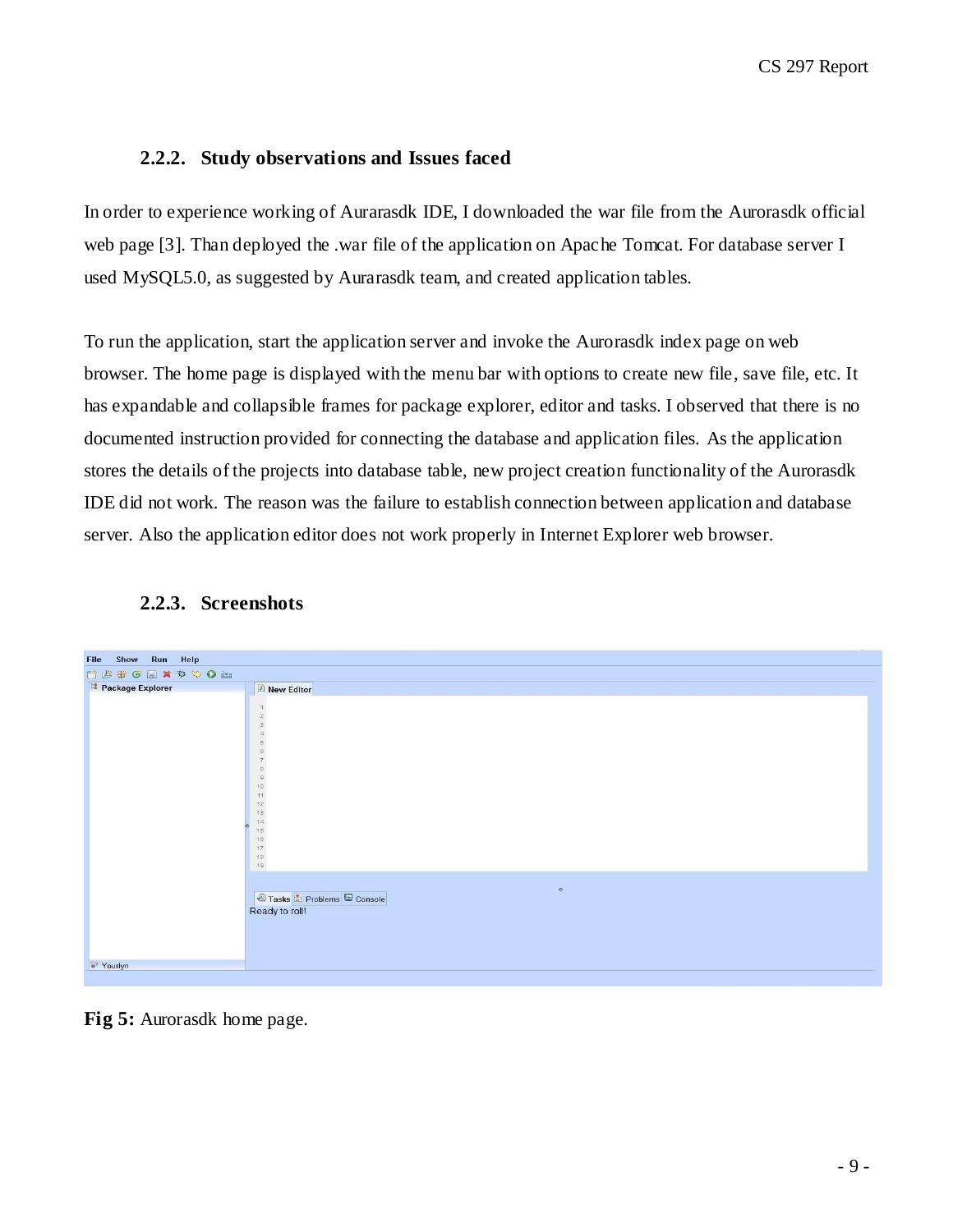### <span id="page-9-0"></span>**2.3. Deliverable 3: Application to create Model**

#### <span id="page-9-1"></span>**2.3.1. Description**

The goal of this deliverable is to learn jQuery and develop an application. In this deliverable, I developed an application for creating model components for Struts based applications. It helped to visualize the implementation of the IDE component to create models. This application is developed using XHTML elements and jQuery framework. It also provides functionality to perform different operations on the model object. I used animation libraries to build animations such as drag and drop, drawing lines between tables, and a right click pop-up menu.

The application has a menu bar to create a new table. It allows the user to add fields to the table and create relationships between the tables to build a model component. The user can also delete the table and can rename it. A right clicks on table object, pop-up a menu list of various operations that can be performed on the object. It provides an option to drag the table objects within the main frame.

In addition to above, the application provides the functionalities to create relationships between tables. In this application, the two types of relationships are supported: ["has a"](http://en.wikipedia.org/wiki/Has-a), Composition, relationship and "Is a", Sub-class, relationship. In [database design](http://en.wikipedia.org/wiki/Database_design) and [object oriented](http://en.wikipedia.org/wiki/Object_oriented) [program architecture,](http://en.wikipedia.org/wiki/Program_architecture) "has-a" is a relationship where one object is [a part a](http://en.wikipedia.org/wiki/Object_composition)nother object. "Is a" is a relationship where one class is a subclass of another class. These relationships are used to connect different tables in order to create a Model object.

#### **2.3.2. Implementation**

<span id="page-9-2"></span>The application uses jQuery framework for drag and drop animations. It includes "*wz\_jsgraphics.js"* JavaScript library available online for drawing lines and different type of shapes. To run the application "jquery-ui.min.js" and "wz\_jsgraphics.js" JavaScript files are included in the application folder.

On requesting for index page, the browser renders the HTML code and displays the index page. The web page with menu on the top allows the user to create new table. When user clicks "New Table" link a new table is created with default name.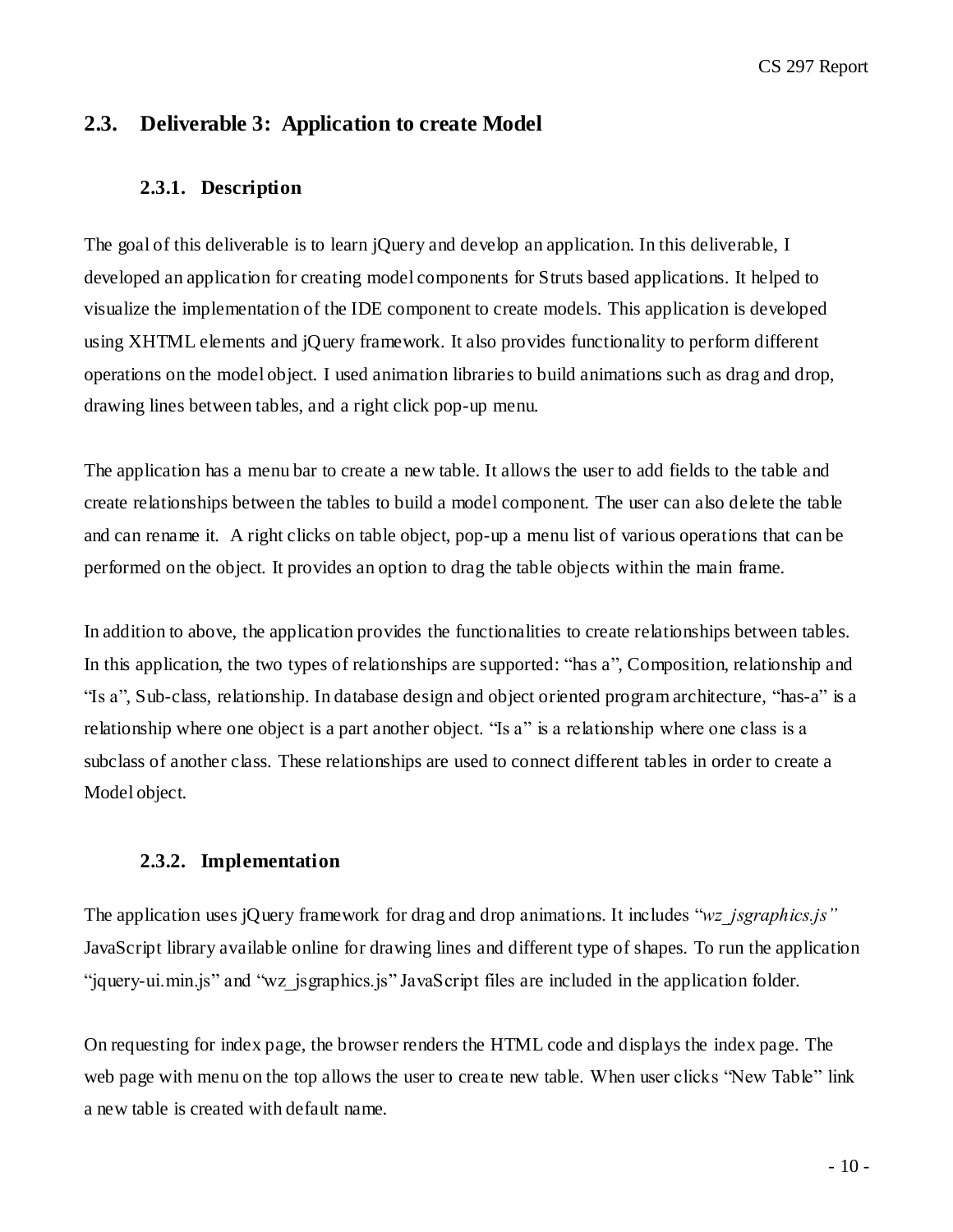| <sup>9</sup> IDE - Mozilla Firefox                                                                     | $\begin{array}{ c c c c c }\n\hline\n\textbf{L} & \textbf{L} & \textbf{L} & \textbf{L} & \textbf{L} \\ \hline\n\textbf{L} & \textbf{L} & \textbf{L} & \textbf{L} & \textbf{L} & \textbf{L} & \textbf{L} \\ \hline\n\textbf{L} & \textbf{L} & \textbf{L} & \textbf{L} & \textbf{L} & \textbf{L} & \textbf{L} & \textbf{L} \\ \hline\n\textbf{L} & \textbf{L} & \textbf{L} & \textbf{L} & \textbf{L} & \textbf{L} & \textbf{$ |
|--------------------------------------------------------------------------------------------------------|-----------------------------------------------------------------------------------------------------------------------------------------------------------------------------------------------------------------------------------------------------------------------------------------------------------------------------------------------------------------------------------------------------------------------------|
| File Edit View History Bookmarks Tools Help                                                            |                                                                                                                                                                                                                                                                                                                                                                                                                             |
| far (ile:///C:/tomcat/webapps/IDE/index1.html#<br>$\overline{\phantom{a}}$<br>$\mathbf{C}$<br>$\infty$ | ☆ - G-wz P                                                                                                                                                                                                                                                                                                                                                                                                                  |
| New Table Composition                                                                                  |                                                                                                                                                                                                                                                                                                                                                                                                                             |
|                                                                                                        |                                                                                                                                                                                                                                                                                                                                                                                                                             |
|                                                                                                        | Controller                                                                                                                                                                                                                                                                                                                                                                                                                  |
|                                                                                                        | EmpController<br>El PersController                                                                                                                                                                                                                                                                                                                                                                                          |
|                                                                                                        |                                                                                                                                                                                                                                                                                                                                                                                                                             |
|                                                                                                        |                                                                                                                                                                                                                                                                                                                                                                                                                             |
|                                                                                                        |                                                                                                                                                                                                                                                                                                                                                                                                                             |
|                                                                                                        |                                                                                                                                                                                                                                                                                                                                                                                                                             |
|                                                                                                        |                                                                                                                                                                                                                                                                                                                                                                                                                             |
|                                                                                                        |                                                                                                                                                                                                                                                                                                                                                                                                                             |
|                                                                                                        |                                                                                                                                                                                                                                                                                                                                                                                                                             |
|                                                                                                        |                                                                                                                                                                                                                                                                                                                                                                                                                             |
|                                                                                                        |                                                                                                                                                                                                                                                                                                                                                                                                                             |
|                                                                                                        |                                                                                                                                                                                                                                                                                                                                                                                                                             |
|                                                                                                        |                                                                                                                                                                                                                                                                                                                                                                                                                             |
|                                                                                                        |                                                                                                                                                                                                                                                                                                                                                                                                                             |
|                                                                                                        |                                                                                                                                                                                                                                                                                                                                                                                                                             |
|                                                                                                        |                                                                                                                                                                                                                                                                                                                                                                                                                             |
|                                                                                                        |                                                                                                                                                                                                                                                                                                                                                                                                                             |
|                                                                                                        |                                                                                                                                                                                                                                                                                                                                                                                                                             |
|                                                                                                        |                                                                                                                                                                                                                                                                                                                                                                                                                             |
|                                                                                                        |                                                                                                                                                                                                                                                                                                                                                                                                                             |
| Done                                                                                                   | <b>D</b> McAfee<br>$\overline{\phantom{a}}$                                                                                                                                                                                                                                                                                                                                                                                 |



A menu list is displayed on right click on the table created. The user can add new fields into the table by clicking "Add Field" option from the pop-up menu. The "Delete" option is used to delete a particular table along with its fields. To rename the default table name, click on "Edit" and a textbox is displayed. After entering a new name, press enter and table renames to the value entered.

| Table 1 | Add Field | Table 2 |  |
|---------|-----------|---------|--|
|         | Edit      |         |  |
|         | Delete    |         |  |
|         | Sub-Class |         |  |

**Fig 7:** On right click; a menu is displayed with the list of actions.

This application takes advantage of jQuery features to provide the dragging of the table object. The table object created has a draggable ( ) method which is being called when user drag the table. It also has a droppable ( ) method which is being called when a field is being dropped on it. The fields added to the table are draggable fields. They can be dragged and dropped onto another table and fields of another table. When a field is dragged a clone of that field is generated and dragged instead of the original object.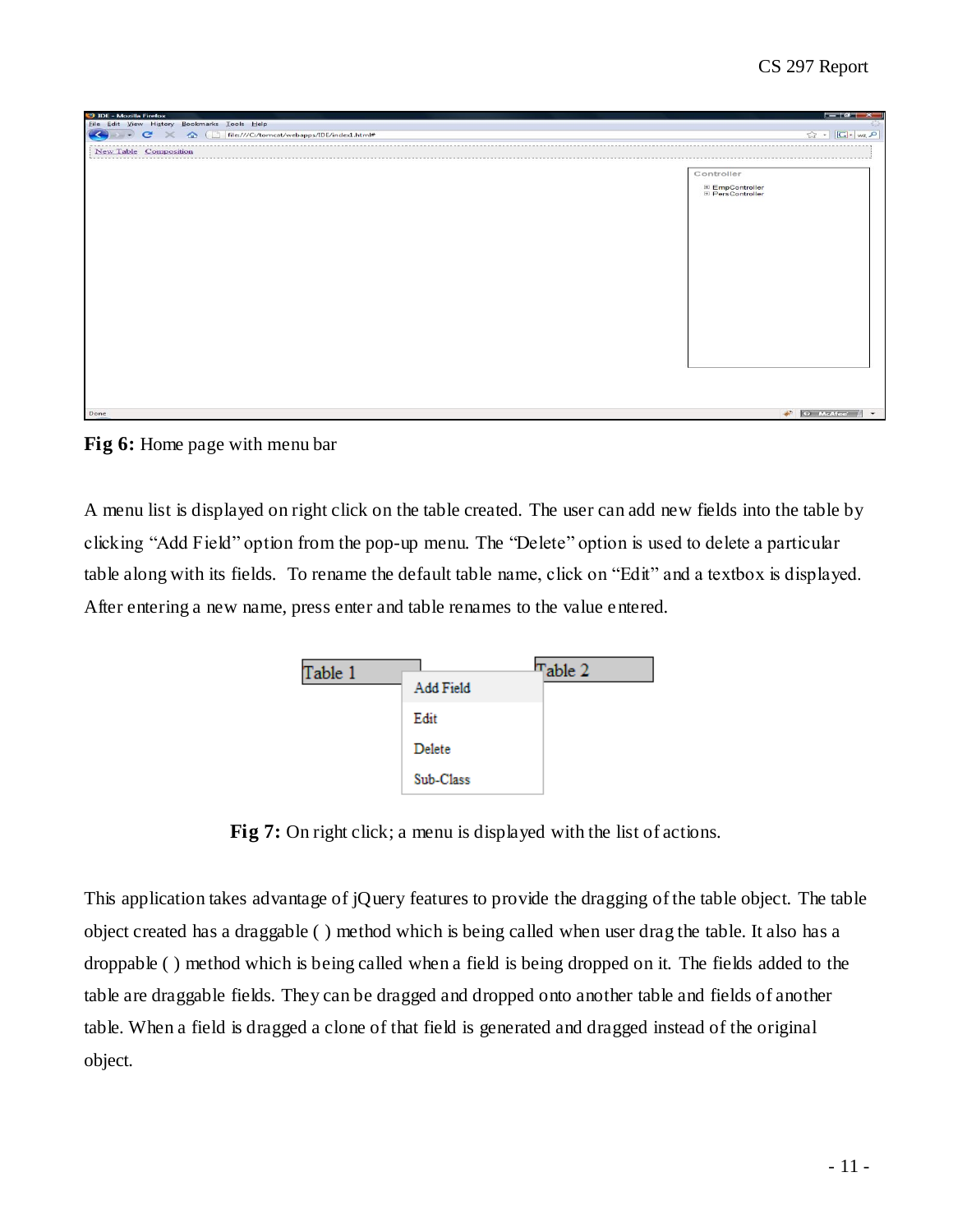| Table 1 |         | Table 2 |
|---------|---------|---------|
| Field 1 | Field 3 | Field 2 |
| Field 4 |         | Field 3 |

**Fig 8:** Drag and drop a clone of field from one table to another to connect two tables.

The code snippet below shows the draggable and droppable methods of a field object. It creates a clone of the object dragged using *helper* function and when dropped calls *drawLineBetweenBox ()* function to draw the selected relationship.

 *\$('.attdiv').draggable ({helper:'clone'}).droppable ({ drop: function (ui, event) { var source = \$(event.draggable).clone ().attr ("id"); var dest = \$(this).attr ("id"); drawLineBetweenBox (source, dest); } });*

Creating relationships between tables was a challenging task. First, I tried with jpeg images for rectangle and triangle on the tip of the lines to display the relationships. But the angle for displaying shapes changes for every drag action on the connected tables. To avoid this problem, *wz\_jsgraphics.js* online library is used to display shapes. I used function *drawLine ()* to draw lines and *drawPolygon ()* to draw diamond and triangular shapes to represent different relationships. Click on Composition link provided in menu bar and drag a field from one table to another will create a composition relationship.



**Fig 9:** Composition or "has a" relationship denoted by line with a diamond shape on tip.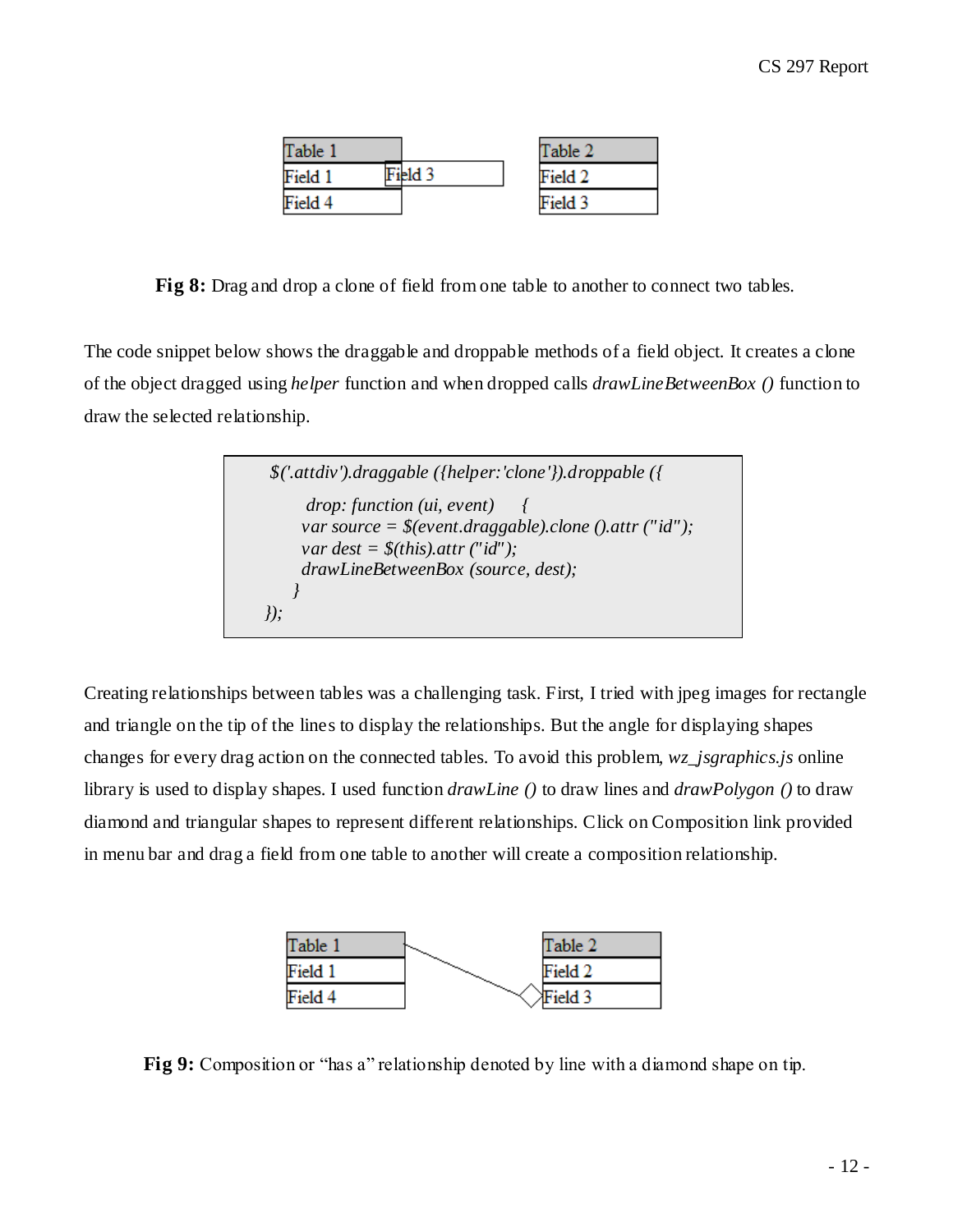On right click popup menu, the option "Sub-Class" creates a new table which is a subclass of the existing one. It represents the sub-class relationship with a line and triangle pointing to the base or parent class.



**Fig 10:** "Is a" relationship, Table 2 is a sub-class of Table 1.

### <span id="page-12-0"></span>**2.4. Deliverable 4: Application to interface Model and Controller components.**

#### <span id="page-12-1"></span>**2.4.1. Description**

In Deliverable 3, the user can develop model objects by creating tables and relationships between them. Therefore in Deliverable 4, I have enhanced the application developed in Deliverable 3 to provide additional functionality. The targeted functionality for this deliverable is to connect Model and Controller components. This interfacing is highly important for the MVC based applications.

The Controller list is available to the user along with the all method names. The user has to create a Model object and decide to which Controller method it should be connected. Just dragging and dropping the Model object connects Model object with the Controller. The user can drag the Model object and drop onto the Controller method. This user action opens up a menu list at the Controller panel with all the method names. After the model object is dropped onto a Controller, the object name is added to the list of methods of that Controller.

In future work, I will implement logic to allow the user to drop Model object onto a particular method from the menu list. This user action will connect the Model object with the desired Controller method.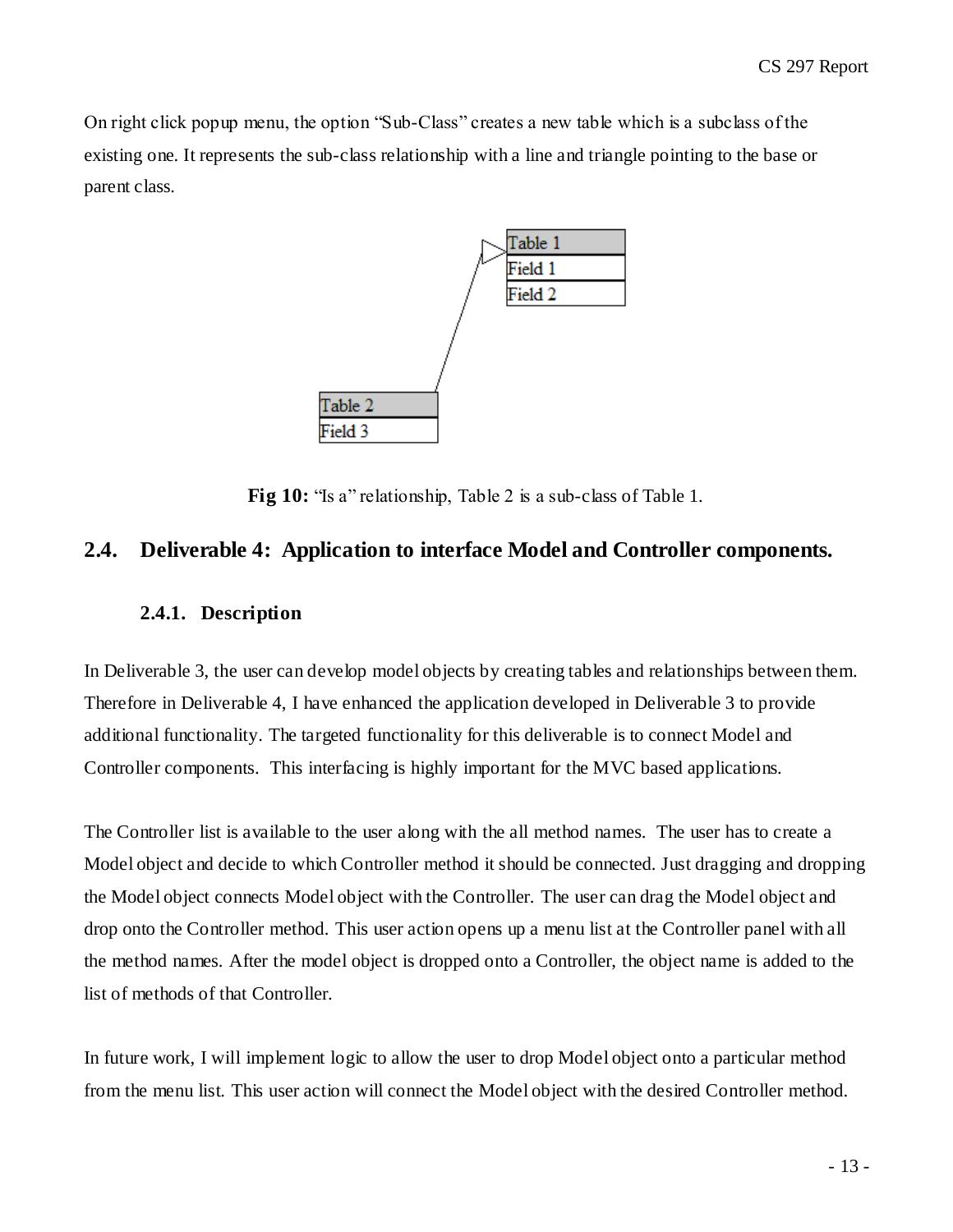### **2.4.2. Implementation**

<span id="page-13-0"></span>The tree menu of the Controllers and their methods is implemented using CSS styles. The images are used for expand and collapse icons. jQuery library methods are used for drag and drop functionality. I included an online available JavaScript library to implement expand and collapse functionality.

On page load, a list of existing Controllers is displayed to the user on the right hand panel. Initially, the list is in collapsed state which means it just displays the names of the Controllers. When the user clicks on the expand icon, expandTree () method is called which takes element id as input. A call to this method expands the list and displays all the method names of the Controller file. On clicking collapse icon, it calls collapseTree () method to collapse the list.

The Model objects have draggable property which allows the user to drag them and the Controller list items have droppable property attached to them. When a Model object is dragged and dropped on a particular Controller name, droppable method calls another method to open up a menu list with all the method names inside that Controller. All the Model objects and controller elements have unique id associated which is used to perform various operations on them. The list of Controllers and methods are included on the code and in future work, this list will be fetched from a XML file saved on the server.

### <span id="page-13-1"></span>**2.4.3. Screenshots**



**Fig 11:** Collapsible and Expandable list of Controllers and Methods.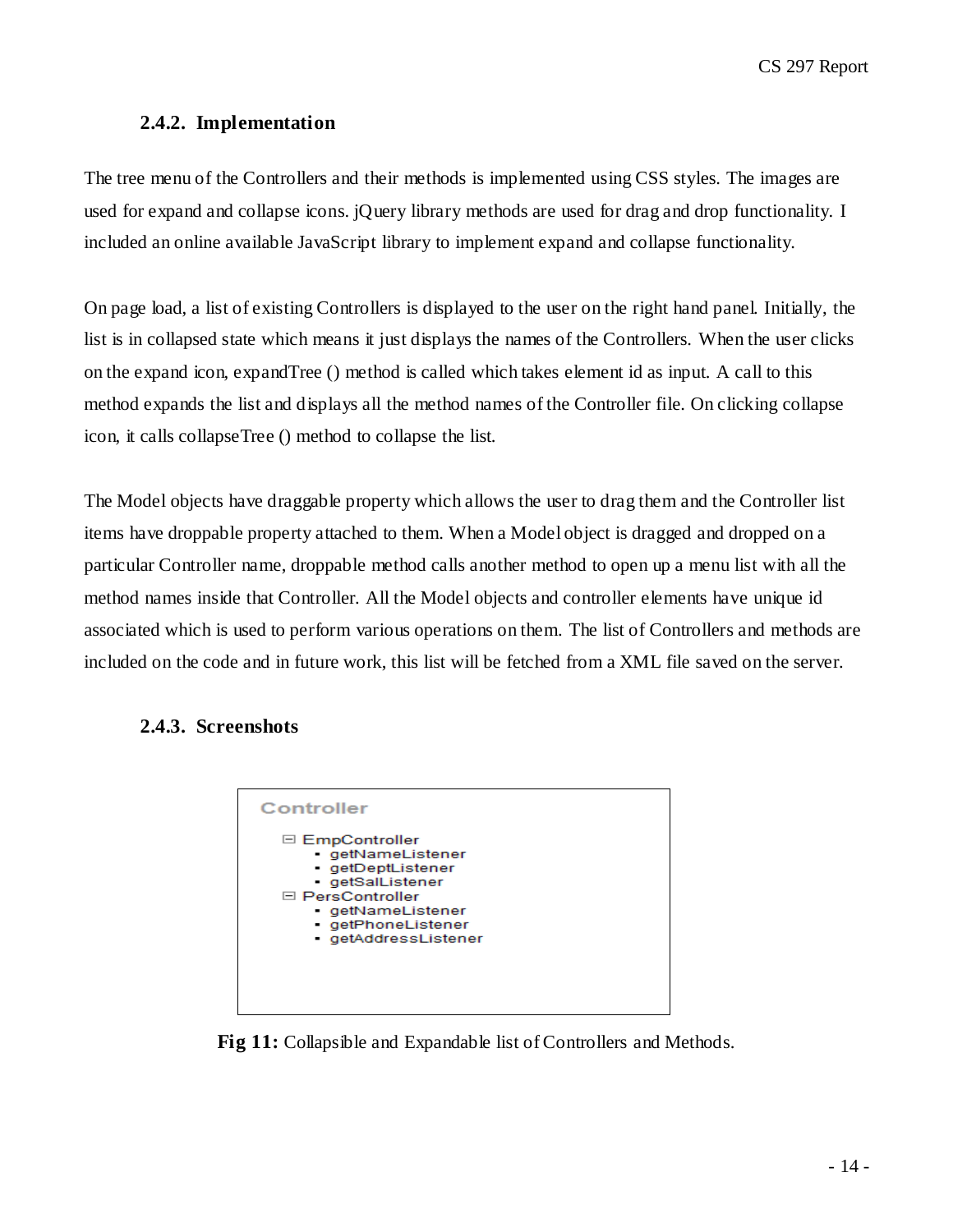CS 297 Report

## <span id="page-14-0"></span>**3. Conclusion**

This semester, I have developed an application for creating Model objects and for interfacing Model and Controller components. This application provided me with a good knowledge of jQuery which I will use in CS 298 for GUI animations. It also helped to visualize the project and to understand the technical challenges involved in it. The deliverables that I worked in CS297 are the foundation for the development of my final thesis project.

I will be implementing the Web-based IDE for Struts based application during Fall 2010 semester. In CS 298, JavaScript created for Deliverable 3 and Deliverable 4 during CS 297 will be used for drag and drop functionality. As the architecture of the IDE will be based on MVC pattern, Deliverable 1 provided a base knowledge to create web application using Struts framework. Struts validator framework provides robust functionality to validate user inputs. In Deliverable 1, I used validator.xml of Struts validator framework for validating file name and file type inputs. This experiment will be helpful in implementing the validator framework in CS 298.

The study of web-based IDE Aurorasdk provided a basic knowledge to design the architecture of an IDE. Using my observations from the study, I designed the database tables for my CS 298 thesis project implementation of web-based IDE. With the deliverables produced in CS 297, I will be able to implement the web-based IDE for Model and Controller interfacing.